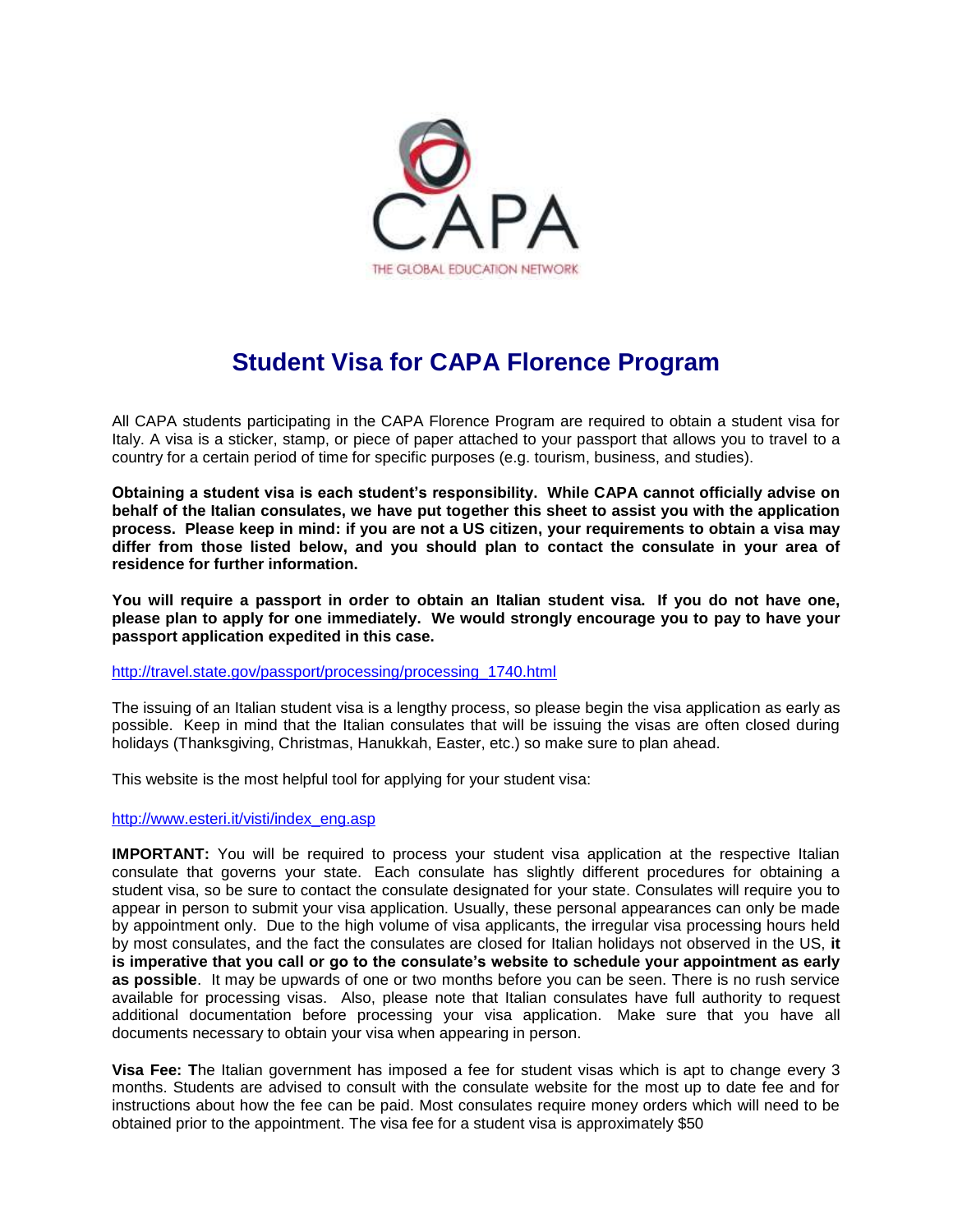## **The Visa Application Form**

Please use the below information as a reference when filling out the Italian Visa Application. Following this closely will be important for ensuring you do not provide misinformation on the visa application.

- **Date of Birth –** (DD/MM/YYYY)
- **National Identity Number** You may use your passport number
- **Type of Travel Document –** Ordinary passport or national passport
- **Issued by**  Issuing authority, as listed on your passport
- **Are you residing in a country other than the country of your current nationality** Answer "No" for US citizens residing currently in the United States. If you are not a US citizen please contact CAPA.
- **Current Occupation**  Student
- **Employer and employer's address and telephone number** Please enter your US university/college address and phone number.
- **Purpose of Travel –** Study
- **City of Destination –** Florence
- **Schengen or member country of first entry –** Please list the country into which you will first arrive. If you have a layover in a Schengen state (listed below), list this country as well as your final city and country of destination. The following countries are Schengen states: [Austria,](http://www.axa-schengen.com/en/embassy-consulate/austria) Belgium, Czech Republic, [Denmark,](http://www.axa-schengen.com/en/embassy-consulate/denmark) [Estonia,](http://www.axa-schengen.com/en/embassy-consulate/estonia) [Finland,](http://www.axa-schengen.com/en/embassy-consulate/finland) [France,](http://www.axa-schengen.com/en/embassy-consulate/france) [Germany,](http://www.axa-schengen.com/en/embassy-consulate/germany) [Greece,](http://www.axa-schengen.com/en/embassy-consulate/greece) [Hungary,](http://www.axa-schengen.com/en/embassy-consulate/hungary) [Iceland,](http://www.axa-schengen.com/en/embassy-consulate/iceland) [Italy,](http://www.axa-schengen.com/en/embassy-consulate/italy) [Latvia,](http://www.axa-schengen.com/en/embassy-consulate/latvia) [Lithuania,](http://www.axa-schengen.com/en/embassy-consulate/lithuania) [Luxembourg,](http://www.axa-schengen.com/en/embassy-consulate/luxembourg) [Malta,](http://www.axa-schengen.com/en/embassy-consulate/malta) [Netherlands,](http://www.axa-schengen.com/en/embassy-consulate/netherlands) [Norway,](http://www.axa-schengen.com/en/embassy-consulate/norway) [Poland,](http://www.axa-schengen.com/en/embassy-consulate/poland) [Portugal,](http://www.axa-schengen.com/en/embassy-consulate/portugal) [Slovakia,](http://www.axa-schengen.com/en/embassy-consulate/slovakia) [Slovenia,](http://www.axa-schengen.com/en/embassy-consulate/slovenia) [Spain,](http://www.axa-schengen.com/en/embassy-consulate/spain) [Sweden,](http://www.axa-schengen.com/en/embassy-consulate/sweden) and Switzerland. If you are visiting one of these before going to Florence, you must list it.
- **Number of Entries Requested**  Multiple
- **Duration of Stay**  You may list the program dates
- **On the question regarding " Numero del NullaOsta" please write** (N/A) -not applicable
- **Intended** d**ate of arrival in the Schengen area –** Program start date
- **Intended date of departure from the Schengen area–** Program end date if you are going to travel after the program, your status will revert to tourist
- **On the question regarding "Name of person who requested or applied for the family reunion" please** write the same address below.
- **Name of inviting company/organization:** Centro Italiano Firenze Center **(**Centro Italiano Firenze is the CAPA The Global Education Network Italian accredited partner in Florence)
- **Contact Person:** Lorenzo Ciccarelli / **email**: [lciccarelli@capa.org](mailto:lciccarelli@capa.org)
- **Full Address**  Piazza D'Azeglio 20, 50121 Firenze
- **Phone Number-** (39) 055-234-6511
- **Email Address of company/organization:** [info@centroitalianofirenze.com](mailto:info@centroitalianofirenze.com)
- **The applicant's expenses for travel and stay are the responsibility of:** Check "The applicant"
	- o **Means of support during your stay**  Cash/travelers checks/credit cards, etc. Mark all that apply
- **Personal data of EU or EEA citizen you depend on "N/A not applicable"**